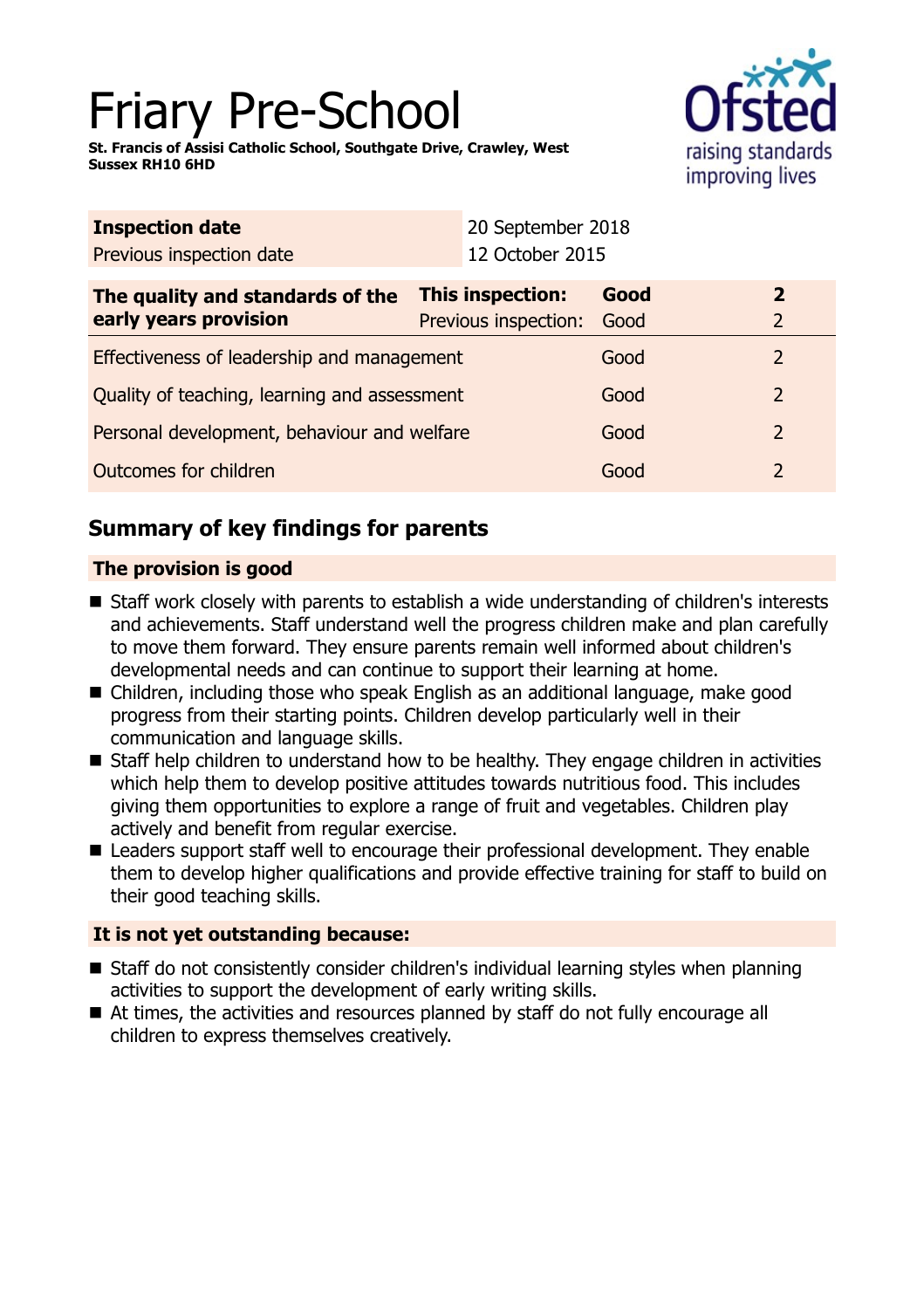# **What the setting needs to do to improve further**

## **To further improve the quality of the early years provision the provider should:**

- $\blacksquare$  review and improve the variety of activities used to promote the development of early writing skills to ensure they appeal to children's differing learning styles
- $\blacksquare$  enhance opportunities for children to express themselves creatively.

## **Inspection activities**

- The inspector observed activities inside and outdoors.
- $\blacksquare$  The inspector talked with staff, children and the manager at appropriate times throughout the inspection.
- The inspector looked at children's assessment records, staff planning documentation and checked evidence of the suitability and qualifications of staff.
- $\blacksquare$  The inspector took account of the views of parents spoken to on the day of the inspection.
- The inspector carried out a joint observation of children's learning and staff practice, with the manager.

#### **Inspector** Kerry Lynn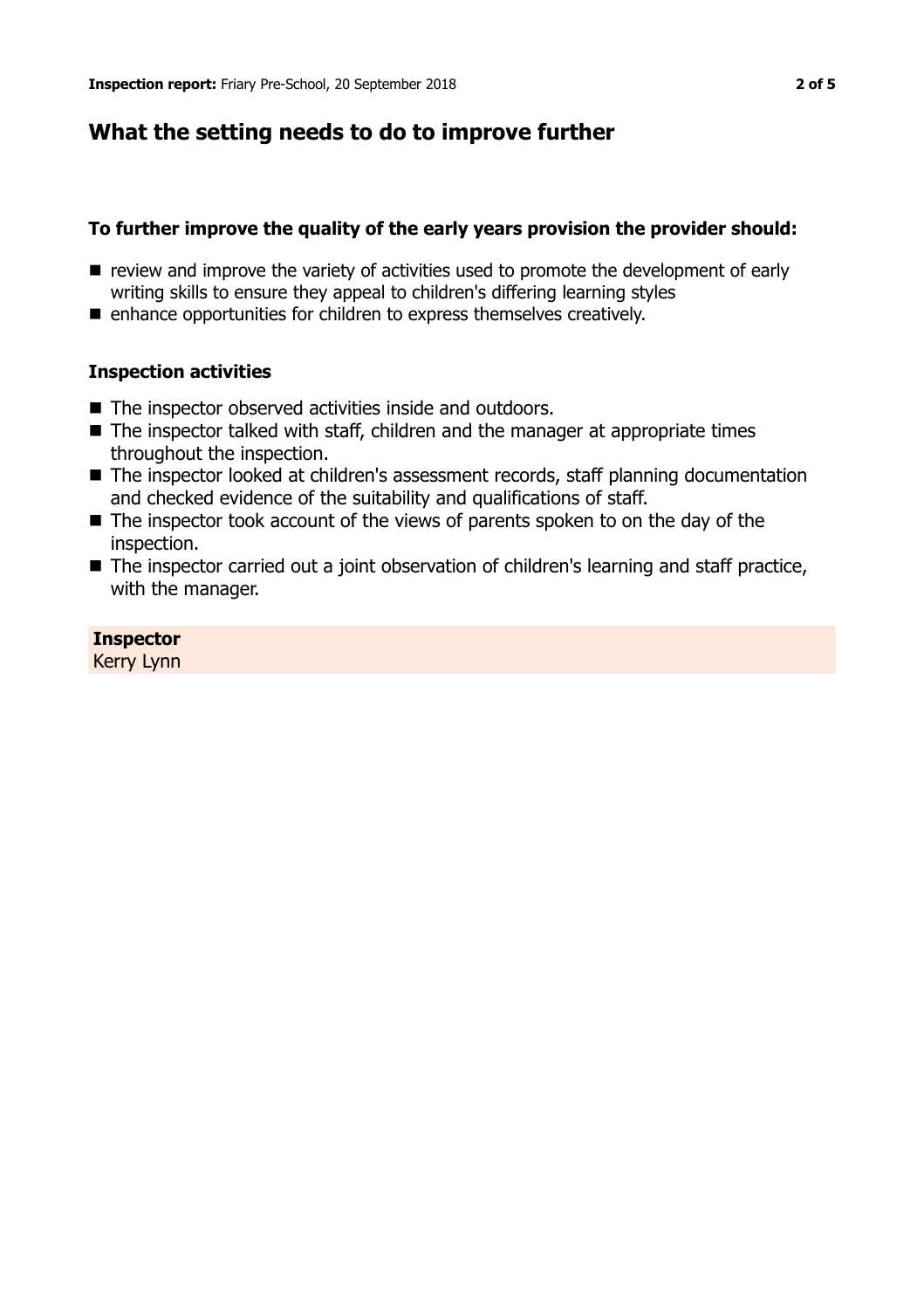# **Inspection findings**

## **Effectiveness of leadership and management is good**

Safeguarding is effective. The manager ensures that staff have a strong knowledge of the signs that indicate that a child's welfare is at risk and that they all know what to do if a concern arises. The manager works closely with other professionals and families to ensure children's needs are being met and to protect their well-being. The manager carefully evaluates all aspects of practice. Through attentive monitoring of children's progress and thorough staff performance management systems she notes where improvements need to be made. For example, she is currently working to make the systems they use to record staff observations of children's progress more effective. The staff team works well together to support children's development.

## **Quality of teaching, learning and assessment is good**

Staff consistently make meaningful observations of children's interests and act on these effectively to extend children's learning. For example, one child's cooking role play leads to children using tools to prepare real vegetables. Staff challenge children effectively to help them develop, including when they encourage children to practise jumping off apparatus. This helps children learn about safety and balance and develop control of their bodies. Children have good opportunities to recognise and understand that differences exist between everybody. Staff help facilitate this with resources, such as interactive displays that promote conversation about each other's families and cultural backgrounds.

#### **Personal development, behaviour and welfare are good**

Children benefit from successful settling-in procedures and a strong key-person system. They find it easy to say goodbye to their parents when they start in the setting and quickly form relationships with the staff. Staff get to know the children quickly, they welcome them warmly and make sure children's favourite toys are ready for them. When it is time to move on to other settings, including school, staff prepare children well. This includes ensuring children develop good social skills and self-confidence. Staff support children well to develop independence. They help children to understand the daily routines and to manage some of these by themselves. For example, happily children collect their snack and put their coats on to go outside.

#### **Outcomes for children are good**

Children engage intently, and explore resources and activities in a focused manner. For example, they concentrate hard when they work out how to make a ball go from one end of a piece of fabric to another. Children develop good early literacy skills. For instance, they learn that text carries meaning, such as when they point to words and pictures on a printed sheet at snack time and name the types of fruit they can see on it. Children show mathematical skills. They think about patterns and size as they sort toys, and use and hear numbers throughout their play.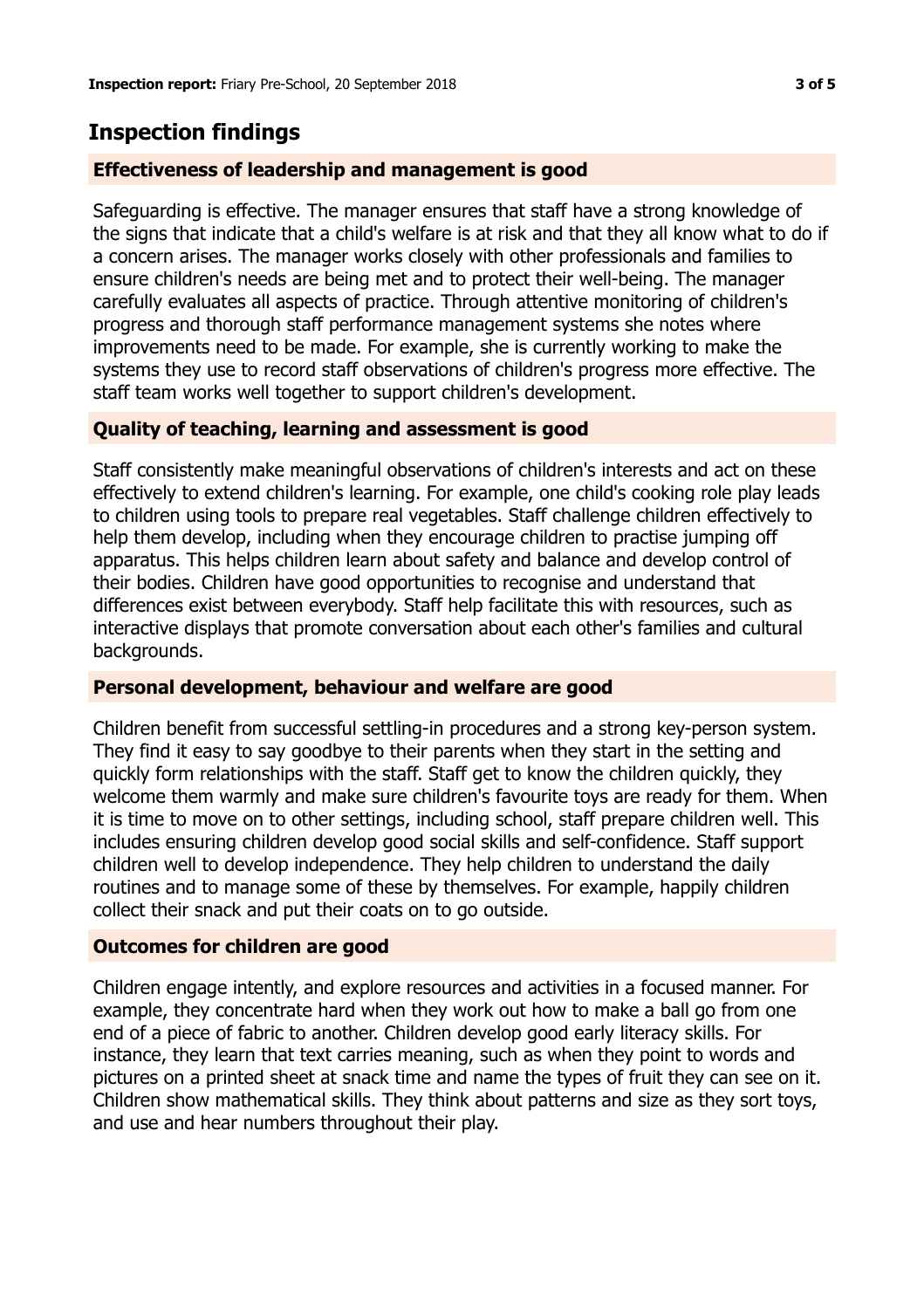# **Setting details**

| Unique reference number                             | 113493                                                                               |
|-----------------------------------------------------|--------------------------------------------------------------------------------------|
| <b>Local authority</b>                              | <b>West Sussex</b>                                                                   |
| <b>Inspection number</b>                            | 10060729                                                                             |
| <b>Type of provision</b>                            | Full day care                                                                        |
| <b>Registers</b>                                    | Early Years Register, Compulsory Childcare<br>Register, Voluntary Childcare Register |
| Day care type                                       | Childcare on non-domestic premises                                                   |
| Age range of children                               | $2 - 4$                                                                              |
| <b>Total number of places</b>                       | 40                                                                                   |
| Number of children on roll                          | 52                                                                                   |
| Name of registered person                           | Barry, Tony                                                                          |
| <b>Registered person unique</b><br>reference number | RP512038                                                                             |
| Date of previous inspection                         | 12 October 2015                                                                      |
| Telephone number                                    | 01293 403 873                                                                        |

Friary Pre-School registered in 1998. It operates from a building in the grounds of St Francis of Assisi Primary School in Crawley, West Sussex. The pre-school operates every weekday during school term times. Opening times are from 9am to 3.30pm. The preschool is in receipt of funding for the provision of free early education for children aged two, three and four years. The pre-school employs eight staff, of whom, seven hold appropriate early years qualifications from level 2 to level 6.

This inspection was carried out by Ofsted under sections 49 and 50 of the Childcare Act 2006 on the quality and standards of provision that is registered on the Early Years Register. The registered person must ensure that this provision complies with the statutory framework for children's learning, development and care, known as the early years foundation stage.

Any complaints about the inspection or the report should be made following the procedures set out in the guidance Complaints procedure: raising concerns and making complaints about Ofsted, which is available from Ofsted's website: www.ofsted.gov.uk. If you would like Ofsted to send you a copy of the guidance, please telephone 0300 123 4234, or email enquiries@ofsted.gov.uk.